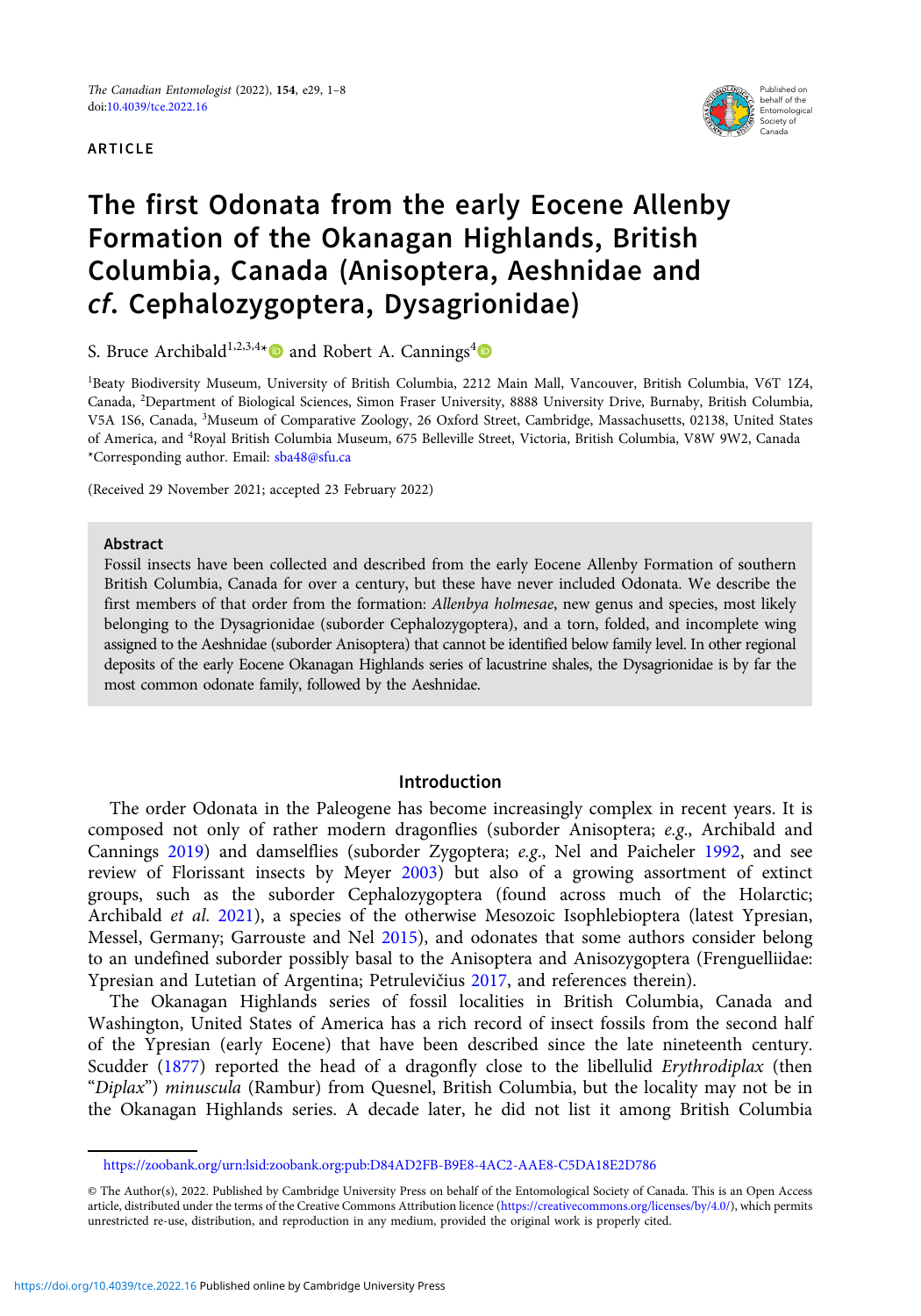fossil insects (Scudder [1890](#page-7-0)), and the fossil's odonate identity was further questioned by Handlirsch [\(1910\)](#page-7-0).

The first Odonata of the Okanagan Highlands were described only recently: nine dragonfly fossils of six species (five named) in five genera (four named) of Aeshnidae, one genus and species of Gomphidae, and one unnamed genus and species of an unknown dragonfly family (Archibald and Cannings [2019\)](#page-6-0); 16 species in four genera and one genus-level parataxon of the suborder Cephalozygoptera and the new family Whetwhetaksidae with one genus and species, which might belong to the Cephalozygoptera (Archibald *et al.* [2021](#page-6-0)); and a single damselfly, a new species and genus of Euphaeidae (Archibald and Cannings [2021](#page-6-0)).

The Okanagan Highlands consists of lacustrine shale, coal, and sandstone deposits scattered across about a 1000-km transect of the interior of British Columbia, Canada to just south of the international border at Republic in north–central Washington, United States of America (Archibald et al. [2011](#page-6-0)). This includes the Allenby Formation of the Princeton Group in southern British Columbia, about 50 km north of the border. The formation consists of three basins in and surrounding the village of Princeton (Read [2000](#page-7-0)).

The first reported fossil insects of the Okanagan Highlands (assuming that the Quesnel locality does not belong to the series) were collected in the shale of the Allenby Formation Vermilion Bluffs Unit on "the north fork of the Similkameen River [now called the Tulameen River], and Nine-Mile Creek flowing into Whipsaw Creek, a tributary of the Similkameen ..." (Scudder [1879](#page-7-0), page 175B) by George Mercer Dawson in his 1877 field season (Dawson [1879\)](#page-6-0) and described by Samuel Scudder ([1879,](#page-7-0) [1890,](#page-7-0) [1895\)](#page-7-0). Insects from Vermilion Bluffs shale were next collected by Lawrence Lambe along the Similkameen River in 1906 and described by Anton Handlirsch in Vienna ([1910](#page-7-0)). Since then, numerous Allenby insects were collected by W. Shaw in 1951 and by W.L. Fry in 1955, 1956, and 1957, both working for the Geological Survey of Canada. Subsequently, specimens were collected by increasing numbers of researchers, notably M.V.H. Wilson in the 1970s and W. Wehr in the 1990s. Descriptions of these insects were published (Rice [1959,](#page-7-0) [1967](#page-7-0); Wilson [1977;](#page-7-0) Douglas and Stockey [1996;](#page-6-0) Wehr [1998;](#page-7-0) Archibald [2005](#page-6-0); Archibald and Rasnitsyn [2018;](#page-6-0) Archibald et al. [2018\)](#page-6-0), but they did not include Odonata. Here, we report the first insects of that order from the Allenby Formation.

## Material and methods

We examined two fossil wings from an exposure of Allenby Formation Vermilion Bluffs Unit lacustrine shale about 4 km southwest of the village of Princeton, British Columbia, Canada. Rubino et al. [\(2021](#page-7-0)) estimated a mid-Ypresian maximum likelihood age of 51.85  $\pm$  0.85 Ma. old at the "Billy's Family Restaurant" exposure of Vermilion Bluffs shale about 4 km northeast of the collecting site. We follow the systematics of Archibald et al. [\(2021\)](#page-6-0) and the morphological terminology used by them. Contrary character states of compared taxa are given in brackets.

Systematic Paleontology Order Odonata Fabricius cf. Suborder Cephalozygoptera Archibald, Cannings, and Erickson cf. Family Dysagrionidae Cockerell cf. Subfamily Dysagrioninae Cockerell Allenbya Archibald and Cannings, new genus <http://zoobank.org/72f16f61-17c2-4481-bdbc-a689571cdfc6> Figure [1A](#page-3-0)–B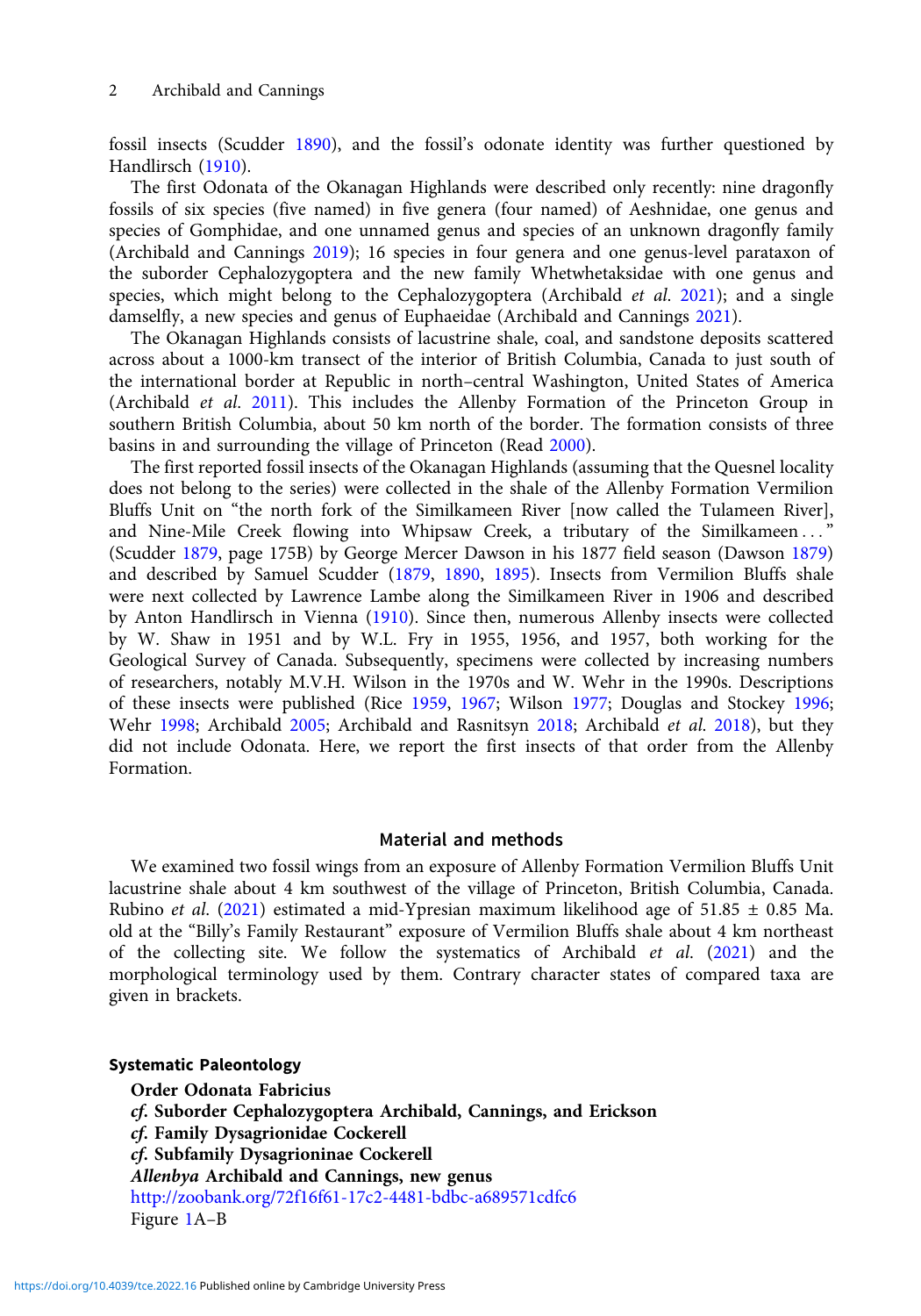Diagnosis. The wing of Allenbya is most likely those of Okanagan Highlands Dysagrionidae (see discussion) but may be separated from them and from all other Dysagrionidae by space between RP1 and RP2 relatively narrow, crossvenation between them not forming recognisable IR1 [all other dysagrionid genera: IR1 distinct or at least recognisable throughout even if somewhat zig-zagged]. Furthermore, by a combination of long, strong pterostigmal brace vein present [brace vein present in some dysagrionid genera, but not as prominent]; C-RA space distal to pterostigma and RA–RP1 space three cells wide in places [more than two cells wide only in Okanagrion Archibald and Cannings, tentative dysagrionid Valerea Garrouste et al.]; pterostigma large, length about half maximum wing width (presumed width, wing damaged). Distinct from Electrophenacolestes Nel and Arillo (wings known only by basal portions) by postnodal, postsubnodal crossveins not aligned [Electrophenacolestes: more or less aligned]; by configuration of MA, MP (see below) [Electrophenacolestes: MA, MP linear, MP not far basal to MA].

Type species. Allenbya holmesae, by monotypy.

Description. As for its only species.

Etymology. The genus name is derived from "Allenby Formation"; gender, feminine.

Range and age. As for its only species.

Discussion. We believe that Allenbya is most likely a dysagrionid closely related to Okanagan Highlands genera of the family for reasons discussed below. However, as its only fossil lacks regions where character states diagnostic of that family could be assessed (Archibald et al. [2021\)](#page-6-0), a definite assignment to it (and the Cephalozygoptera) is premature. Nonetheless, we may exclude families with similar wings in preserved portions by character states such as its pterostigmal shape [Whetwhetaksidae], the density of crossvenation in, for example, the C-RA and RA-RP1 spaces distal to the pterostigma [taxa discussed below], and the configuration of MA and MP (see below) [Sieblosiidae, Frenguelliidae: MA and MP close, linear at terminations on margin; Eodysagrioninae (tentatively in Thaumatoneuridae; Huang et al. [2017](#page-7-0)): both linear but not as close near margin].

Allenbya bears a set of traits that indicate that it is closely related to the dysagrionid genera Okanagrion Archibald and Cannings, Okanopteryx Archibald and Cannings, and Stenodiafanus Archibald and Cannings (Fig. [1](#page-3-0)A–E), known only from Okanagan Highlands deposits about 150 km to the northwest and southeast, within a million years in age of the Allenby Formation, and with similar paleoclimates and forest communities.

The C-RA and RA-RP1 spaces three cells wide in places in Allenbya are unusual in Odonata. This occurs in the dysagrionid genus Okanagrion (three or more), the tentative dysagrionid genus Valerea Garrouste et al. (Paleocene, France: see discussion in Garrouste et al. [2017](#page-7-0) and see Archibald et al. [2021\)](#page-6-0), Mesozoic dragonflies of the Aeschnidiidae, and in Zygoptera in the Pseudostigmatidae, Thaumatoneura McLachlan (Thaumatoneuridae; Huang et al. [2017](#page-7-0)), Podopteryx Selys (Argiolestidae) and the Eodichromatinae, an extinct subfamily of Euphaeidae, all of which strongly differ from Allenbya in many other regards. Okanagrion (and Valerea) lacks a brace vein, present and prominent in Allenbya, and MA and CuA are linear for their entire lengths in Okanagrion (unknown in Valerea), contrary to our interpretation of these veins in Allenbya.

The blue arrows in Figure [1](#page-3-0) indicate the basal portion of IR1 in its normal position, and the linear vein immediately posterior to it is then RP2, also positioned as expected. IR1 zig-zagged distally to become unrecognisable between a narrowly spaced RP1 and RP2 at the margin is distinct in this genus but not unreasonable.

We find it most likely that the linear, distinct vein posterior to RP3-4 is MP, not MA. If it were MA, a linear MP would have to end on the margin we believe unrealistically far basal to it. The vein MP is linear to the margin in all families compared here. As MP, it is as in Okanopteryx and Stenodiafanus (Fig. [1](#page-3-0)C–D), where MA becomes strongly zig-zagged distally and would not be recognisable in the preserved portion. Although MA would then occupy a rather narrow resulting space between RP3-4 and MP, this could be the case in Allenbya. In Okanopteryx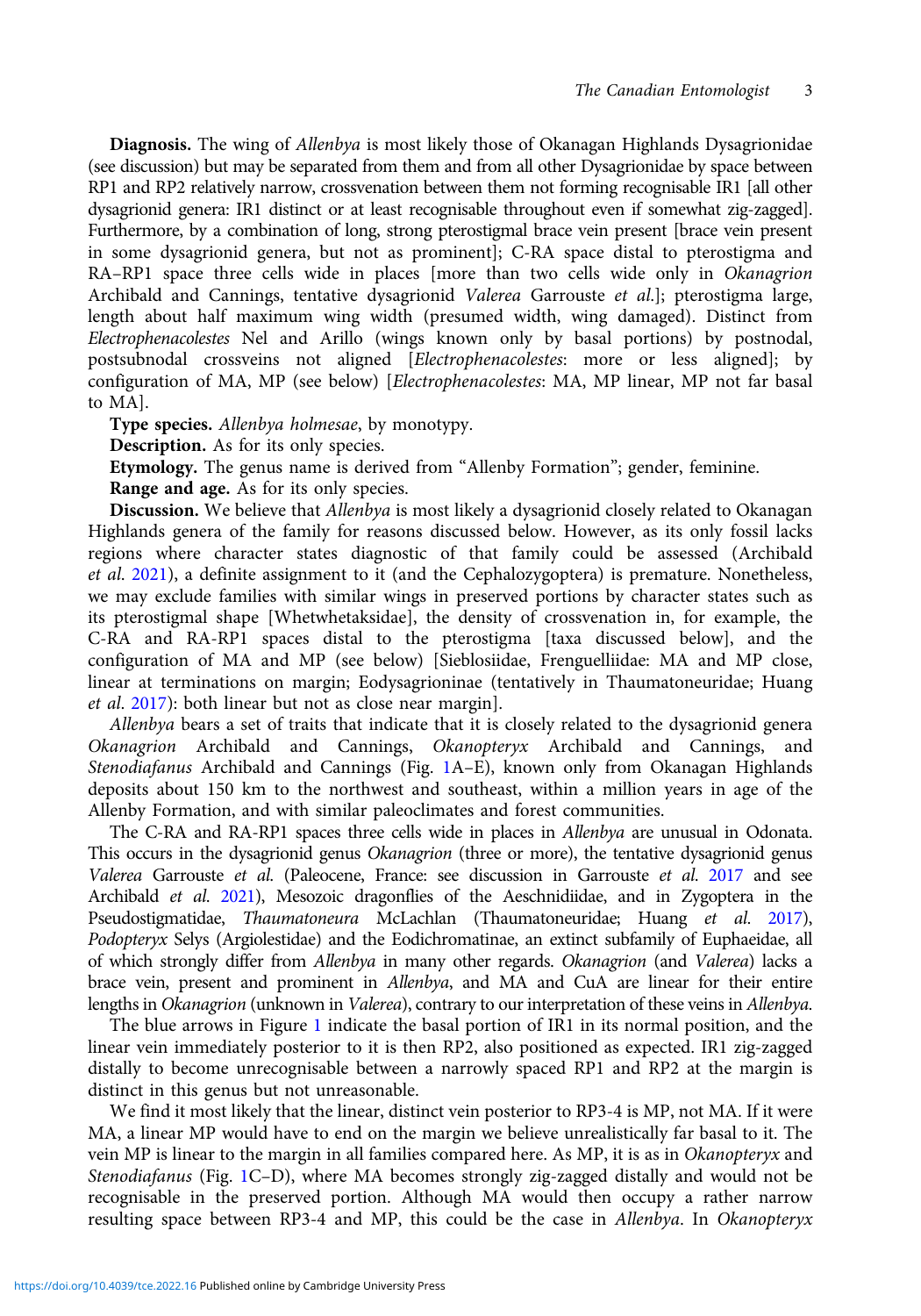<span id="page-3-0"></span>

Fig. 1. Allenbya holmesae holotype GSC 142948: A, photograph (some small darkened patches, for example, in the pterostigma, are from wetting with ethanol, not infuscation); B, drawing; C–E, distal portions of wings of Okanagan Highlands Dysagrionidae (specimens of the Stonerose Interpretive Center, Republic, Washington), modified from Archibald et al. [\(2021\)](#page-6-0): C, Okanopteryx jeppesenorum Archibald and Cannings holotype wing SR 13-005-013; D, Stenodiafanus westersidei Archibald and Cannings holotype SR-06-01-42; and E, Okanagrion threadgillae Archibald and Cannings holotype wing SR 98-12-10. All to scale, 5 mm. Blue arrows, see text.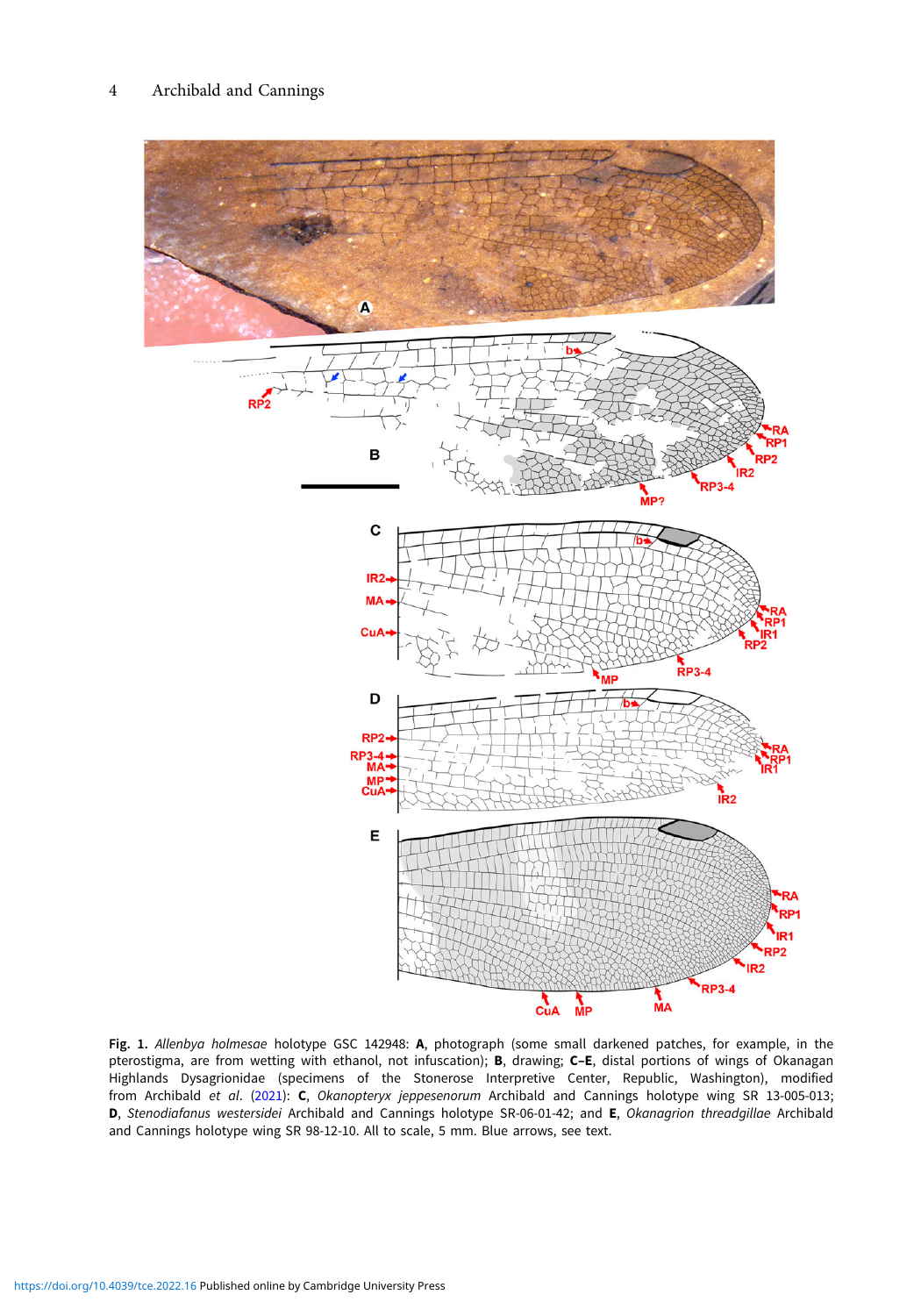<span id="page-4-0"></span>

Fig. 2. Aeshnidae indet. GSC 142949a & b: photographs of A, part, and B, counterpart (reversed left-right for ease of comparison); C, drawing from both as preserved, with portion (blue) folded over remainder (red); and D, wing unfolded. The darkened area posterior to the pterostigma appears to be foreign matter. All to scale, 5 mm.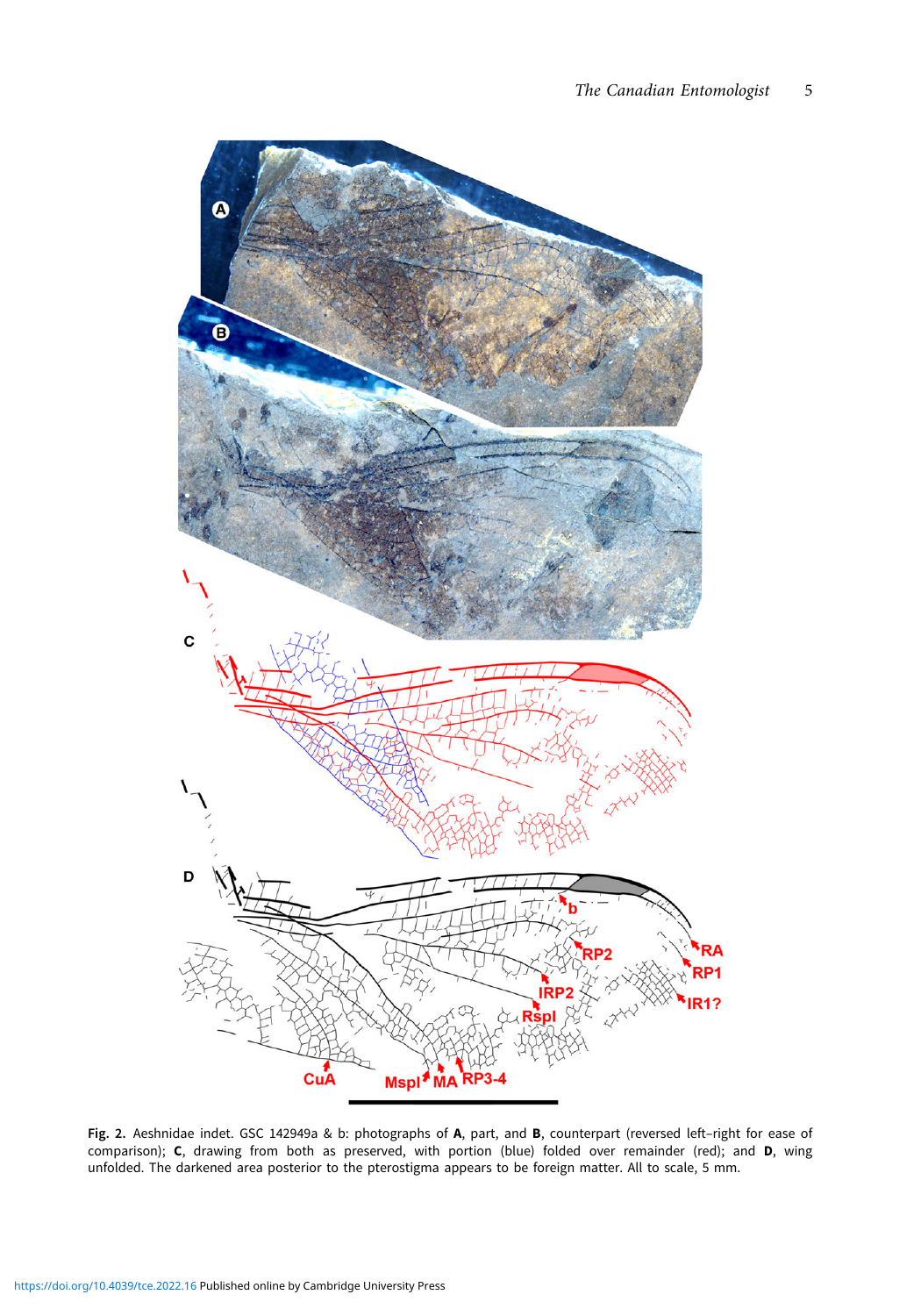#### 6 Archibald and Cannings

and Stenodiafanus, CuA also becomes strongly zig-zagged distally, whereas it is linear in Okanagrion. The veins MA, MP, and CuA as in Okanopteryx and Stenodiafanus would best explain the preserved venation of Allenbya. These two genera also possess a brace vein, although it is not as prominent as in Allenbya.

Despite this evidence, we take a conservative stance and treat Allenbya as cf. Dysagrionidae and Cephalozygoptera pending a more complete specimen to clarify its placement.

## Allenbya holmesae Archibald and Cannings, new species.

<http://zoobank.org/NomenclaturalActs/a23b896b-1274-4352-8af4-82ce2e822d60>

Figure [1A](#page-3-0)–B

Diagnosis. Wing; as for genus.

Type material. GSC 142948, in the National Collection of Invertebrate and Plant Fossil Types of the Geological Survey of Canada. A partly damaged wing preserved distal to the nodus but missing much of the posterior portion from about halfway from the presumed position of the nodus to the apex. Collected by Beverley Burlingame, 19.x.2021.

Description. As in genus diagnosis, and infuscate in apical third (approximately), all preserved regions basal to that hyaline; region not preserved where oblique vein O might be if present.

Etymology. The specific epithet is a patronym formed from the surname Holmes, the maiden name of the late Ms. Dorothy Bradbeer of Agriculture Canada, mother of Beverley Burlingame, the collector and donor of the holotype, who instilled in her as a youth a love of insects and fossils.

Range and age. Vermilion Bluffs shale of the Allenby Formation, mid-Ypresian.

Suborder Anisoptera Selys Family Aeshnidae Leach Subfamily indet. Genus and species indet. Figure [2A](#page-4-0)–D

Material. GSC 142949a & b, part and counterpart, in the National Collection of Invertebrate and Plant Fossil Types of the Geological Survey of Canada. A very damaged portion of a wing, folded and missing the basal part; collected in Vermilion Bluffs shale of the Allenby Formation, mid-Ypresian, by Kathy Simpkins, v.2018.

Description. Membrane darkly infuscate at least in mid-wing, that is, basally preserved portions (perhaps absent apically by preservation); pterostigma: darkened, length about four times width; proximal, distal borders angled about 45°; anterior, posterior borders thickened; well-defined brace vein aligned with proximal border; RP2 curved with strong convex curvature just basal to pterostigma; distal portion of IR1 present, well-defined; IRP2 simple; true shape of radial planate, Rspl difficult to interpret because of damage; RP3-4 only fragmentarily preserved near terminus; MA appears gently curved, Mspl rather straight until curved posteriad near margin (but could be damaged?); medial planate appears gently widened to likely three cells wide in basal third, but could be obscured by damage; region where oblique vein O might be is not preserved. The MP–CuA space notably widens near margin.

Discussion. We assign this fossil to the Aeshnidae by its well-developed radial and medial planates and the presence of a pterostigmal brace crossvein aligned with the base of the pterostigma (Carle [1996](#page-6-0); Lohmann [1996](#page-7-0); von Ellenrieder [2002\)](#page-6-0). This fossil is too incomplete and damaged to be identified below family level. However, of the Okanagan Highlands Aeshnidae, we rule out Antiquiala Archibald and Cannings and Ypshna Archibald and Cannings, by the double row of cells in the RP1–RP2 space extending more basally in the present specimen, and Eoshna Archibald and Cannings, by its shorter pterostigma. We cannot, however, exclude Idemlinea Archibald and Cannings, known only by the basal portion of a hind wing, nor the somewhat poorly preserved and unnamed Aeshnidae genus A of Archibald and Cannings [\(2019\)](#page-6-0). It might belong to a number of extant genera.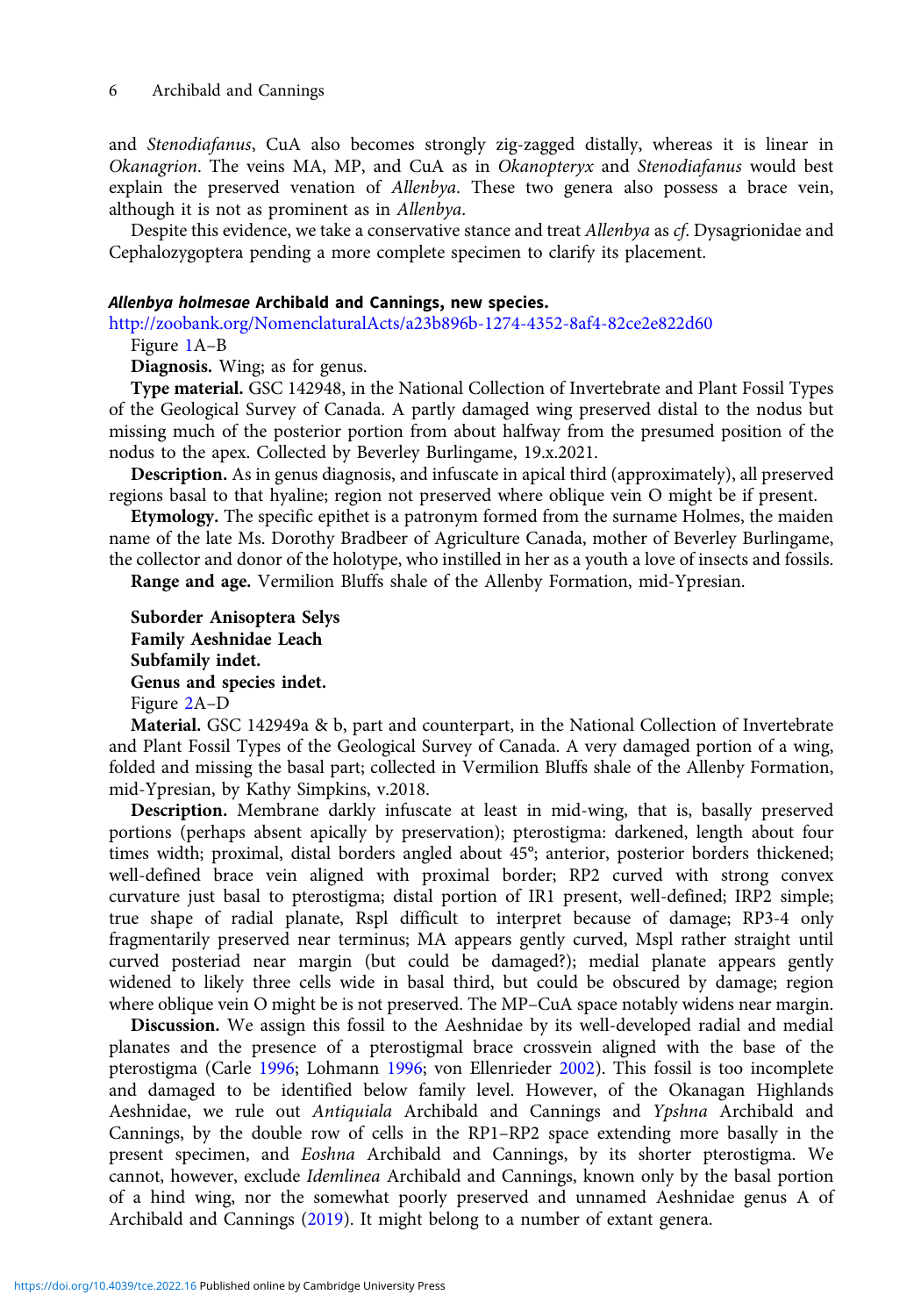<span id="page-6-0"></span>Acknowledgements. The authors thank Kathy Simpkins (paleontology collections manager, Princeton & District Museum and Archives) and Beverley Burlingame of Princeton, British Columbia, who found the specimens described here and donated them to the Princeton & District Museum and Archives. Both have found numerous important specimens over the years in the tradition of Dawson, Lambe, Fry, Shaw, Wilson, and others and have made them available to the authors. They also thank the PDMA Board of Directors, Board President Marjorie Holland, and Museum manager Todd Davidson for the donation of the specimens from the museum to the Geological Survey of Canada, and Michelle Coyne (Curator, Geological Survey of Canada, Organic Materials Collections, Ottawa) who received them, and James Haggart (paleontologist, Geological Survey of Canada, Vancouver) for assistance. The authors thank Marlow Pellatt, of Parks Canada, for the use of a microscope and camera in his laboratory at Parks Canada, Vancouver, British Columbia. SBA thanks Rolf Mathewes of Simon Fraser University (Burnaby, British Columbia) for facilitating research. Both authors thank two anonymous reviewers for helpful comments.

#### References

- Archibald, S.B. 2005. New Dinopanorpidae (Insecta: Mecoptera) from the Eocene Okanagan Highlands (British Columbia, Canada; Washington State, USA). Canadian Journal of Earth Sciences, 42: 119–136. <https://doi.org/10.1139/e04-073>.
- Archibald, S.B. and Cannings, R.A. 2019. Fossil dragonflies (Odonata: Anisoptera) from the early Eocene Okanagan Highlands, western North America. The Canadian Entomologist, 151: 783–816. [https://doi.org/10.4039/tce.2019.61.](https://doi.org/10.4039/tce.2019.61)
- Archibald, S.B. and Cannings, R.A. 2021. A new genus and species of Euphaeidae (Odonata, Zygoptera) from the early Eocene Okanagan Highlands locality at Republic, Washington, U.S.A. Zootaxa, 4966: 392–400. <https://doi.org/10.11646/zootaxa.4966.3.11>.
- Archibald, S.B., Cannings, R.A., Erickson, R.J., Bybee, S.M., and Mathewes, R.W. 2021. The Cephalozygoptera, a new, extinct suborder of Odonata with new taxa from the early Eocene Okanagan Highlands, western North America. Zootaxa, 4934: 1–133. [https://www.biotaxa.](https://www.biotaxa.org/Zootaxa/issue/view/zootaxa.4934.1) [org/Zootaxa/issue/view/zootaxa.4934.1.](https://www.biotaxa.org/Zootaxa/issue/view/zootaxa.4934.1)
- Archibald, S.B., Greenwood, D.R., Smith, R.Y., Mathewes, R.W., and Basinger, J.F. 2011. Great Canadian Lagerstätten 1. Early Eocene Lagerstätten of the Okanagan Highlands (British Columbia and Washington State). Geoscience Canada, 38: 155–164. Available from <https://journals.lib.unb.ca/index.php/GC/article/view/18964> [accessed 23 March 2022].
- Archibald, S.B. and Rasnitsyn, A.P. 2018. Two new species of fossil Eomerope (Mecoptera: Eomeropidae) from the Ypresian Okanagan Highlands, far-western North America, and Eocene Holarctic dispersal of the genus. The Canadian Entomologist, 150: 393–403. [https://doi.org/10.4039/tce.2018.13.](https://doi.org/10.4039/tce.2018.13)
- Archibald, S.B., Rasnitsyn, A.P., Brothers, D.J., and Mathewes, R.W. 2018. Modernisation of the Hymenoptera: ants, bees, wasps and sawflies of the early Eocene Okanagan Highlands. The Canadian Entomologist, 150: 205–257. [https://doi.org/10.4039/tce.2017.59.](https://doi.org/10.4039/tce.2017.59)
- Carle, F.L. 1996. Revision of Austropetaliidae (Anisoptera: Aeshnoidea). Odonatologica, 25: 231–259.
- Dawson, G.M. 1879. Report on the physical and geological features of the southern interior portion of British Columbia. In Report of Progress for 1877-8. Edited by G.M. Dawson. Geological Survey of Canada, Ottawa. Pp. 1–1873. Available from [https://publications.gc.ca/](https://publications.gc.ca/collections/collection_2019/rncan-nrcan/M41-1-1-1878-eng.pdf) [collections/collection\\_2019/rncan-nrcan/M41-1-1-1878-eng.pdf](https://publications.gc.ca/collections/collection_2019/rncan-nrcan/M41-1-1-1878-eng.pdf) [accessed 23 March 2022].
- Douglas, S.D. and Stockey, R.A. 1996. Insect fossils in middle Eocene deposits from British Columbia and Washington State: faunal diversity and geological range extensions. Canadian Journal of Zoology, 74: 1140–1157. [https://doi.org/10.1139/z96-126.](https://doi.org/10.1139/z96-126)
- von Ellenrieder, N. 2002. A phylogenetic analysis of the extant Aeshnidae (Odonata: Anisoptera). Systematic Entomology, 27: 437–467. <https://doi.org/10.1046/j.1365-3113.2002.00190.x>.
- Garrouste, R. and Nel, A. 2015. New Eocene damselflies and first Cenozoic damsel-dragonfly of the isophlebiopteran lineage (Insecta: Odonata). Zootaxa, 4028: 354–366.